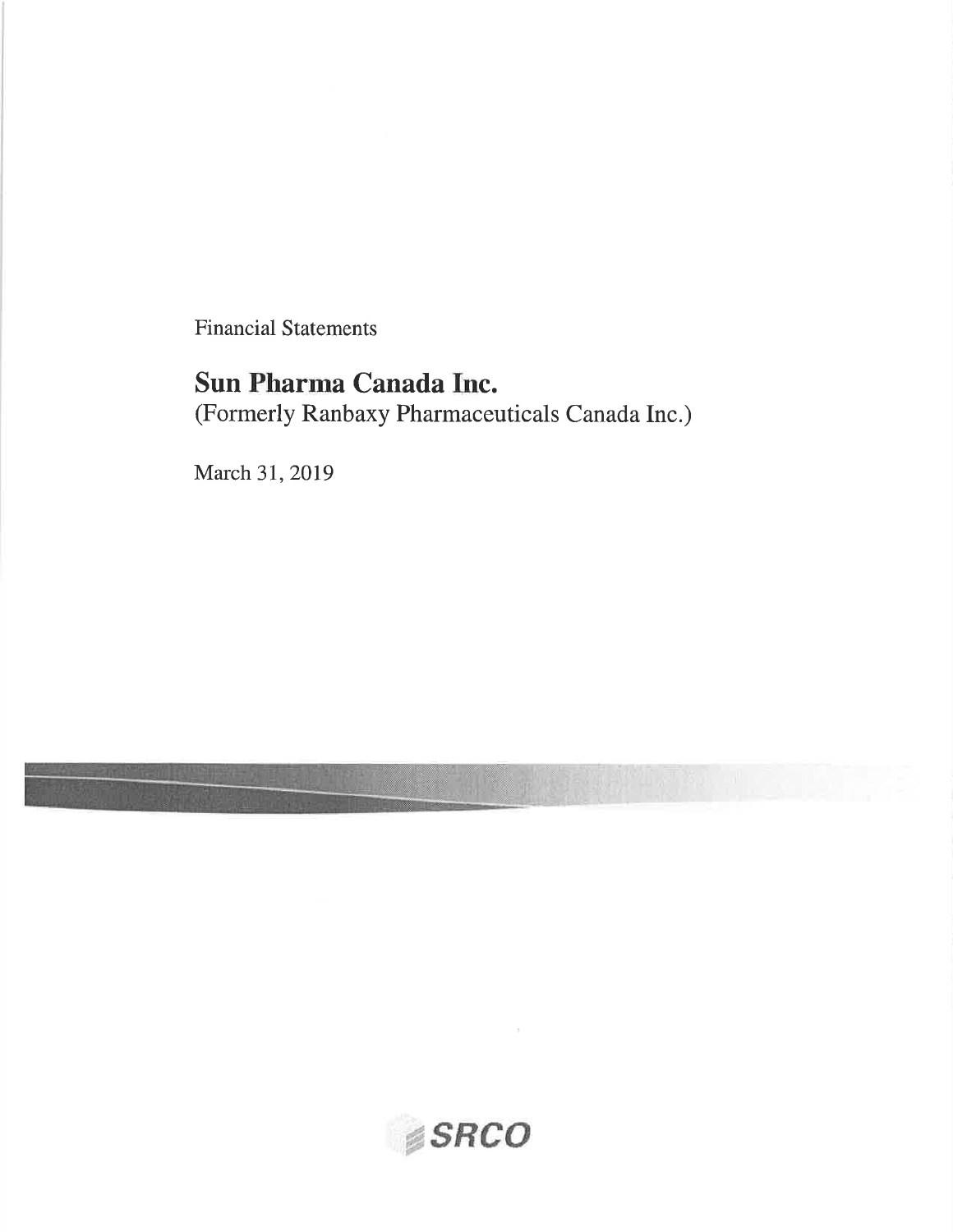# Sun Pharma Canada Inc.

(Formerly Ranbaxy Pharmaceuticals Canada Inc. )

March 31,2019

# Table of contents

| INDEPENDENT AUDITOR'S REPORT. |
|-------------------------------|
| FINANCIAL STATEMENTS          |
|                               |
|                               |
|                               |
|                               |

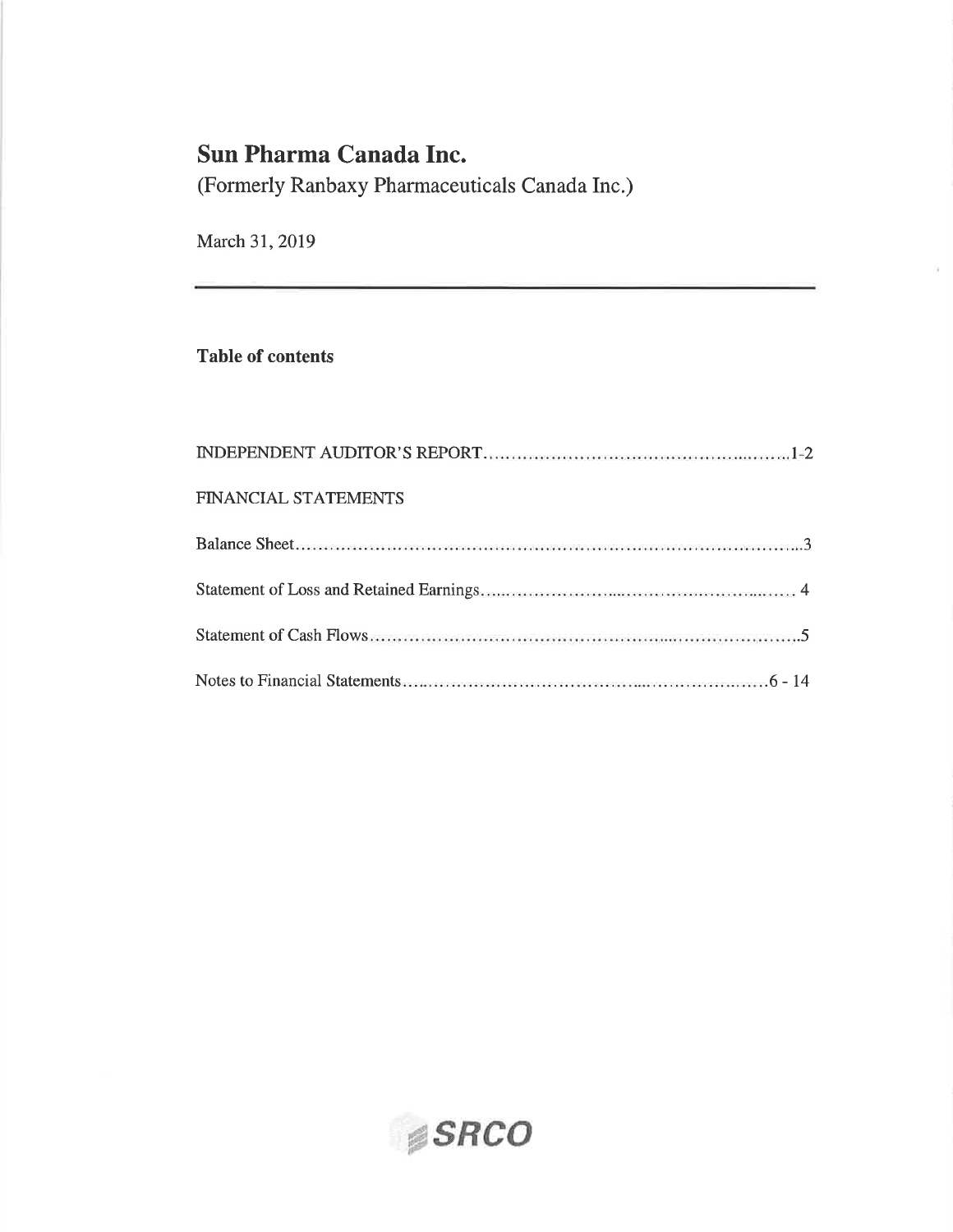

SRCO Pro{essional Corporation Chartered Professional Accountants Licensed Public Accountants Park Place Corporate Centre 15 Wertheim Court, Suite 409 Richmond Hill, ON L4B 3H7

Tel:905 882 9500 &416671 7292 Fax: 905 882 9580 Email: info@srco.ca www.srco.ca

#### INDEPENDENT AUDITOR'S REPORT

### To the Shareholder of Sun Pharma Canada Inc.

#### Opinion

We have audited the financial statements of Sun Pharma Canada Inc. (the "Company"), which comprise the balance sheet as at March 3l ,2019 , and the statements of loss and retained earnings and cash flows for the year then ended, and notes to the financial statements, including a summary of significant accounting policies.

In our opinion, the accompanying financial statements present fairly, in all material respects, the financial position of the Company as at March 31, 2019, and the results of its operations and cash flows for the year then ended in accotdance with Canadian accounting standards for private enterprises.

#### Basis for Opinion

We conducted our audit in accordance with Canadian generally accepted auditing standards. Our responsibilities under those standards are further described in the Auditor's Responsibilities for the Audit of the Financial Statements section of our report. We are independent of the Company in accordance with the ethical requirements that are relevant to our audit of the financial statements in Canada, and we have fulfilled our other ethical responsibilities in accordance with these requirements. We believe that the audit evidence we have obtained is sufficient and appropriate to provide a basis for our opinion.

#### Responsibilities of Management and Those Charged with Governance for the Financial Statements

Management is responsible for the preparation and fair presentation of the financial statements in accordance with Canadian accounting standards for private enterprises, and for such internal control as management determines is necessary to enable the preparation of financial statements that are free from material misstatement, whether due to fraud or error.

In preparing the financial statements, management is responsible for assessing the Company's ability to continue as a going concern, disclosing, as applicable, matters related to going concern and using the going concern basis of accounting unless management either intends to liquidate the Company or to cease operations, or has no realistic alternative but to do so.

Those charged with governance are responsible for overseeing the Company's financial reporting process.

#### Auditor's Responsibilities for the Audit of the Financial Statements

Our objectives are to obtain reasonable assurance about whether the financial statements as a whole are free from material misstatement, whether due to fraud or error, and to issue an auditor's report that includes our opinion. Reasonable assurance is a high level of assurance, but is not a guarantee that an audit conducted in accordance with Canadian generally accepted auditing standatds will always detect a material misstatement when it exists.

Misstatements can arise from fraud or error and are considered material if, individually or in the aggregate, they could reasonably be expected to influence the economic decisions of users taken on the basis of these financial statements. As part of an audit in accordance with Canadian generally accepted auditing standards, we exercise professional judgment and maintain professional skepticism throughout the audit. We also:

> (Continues) Page | 1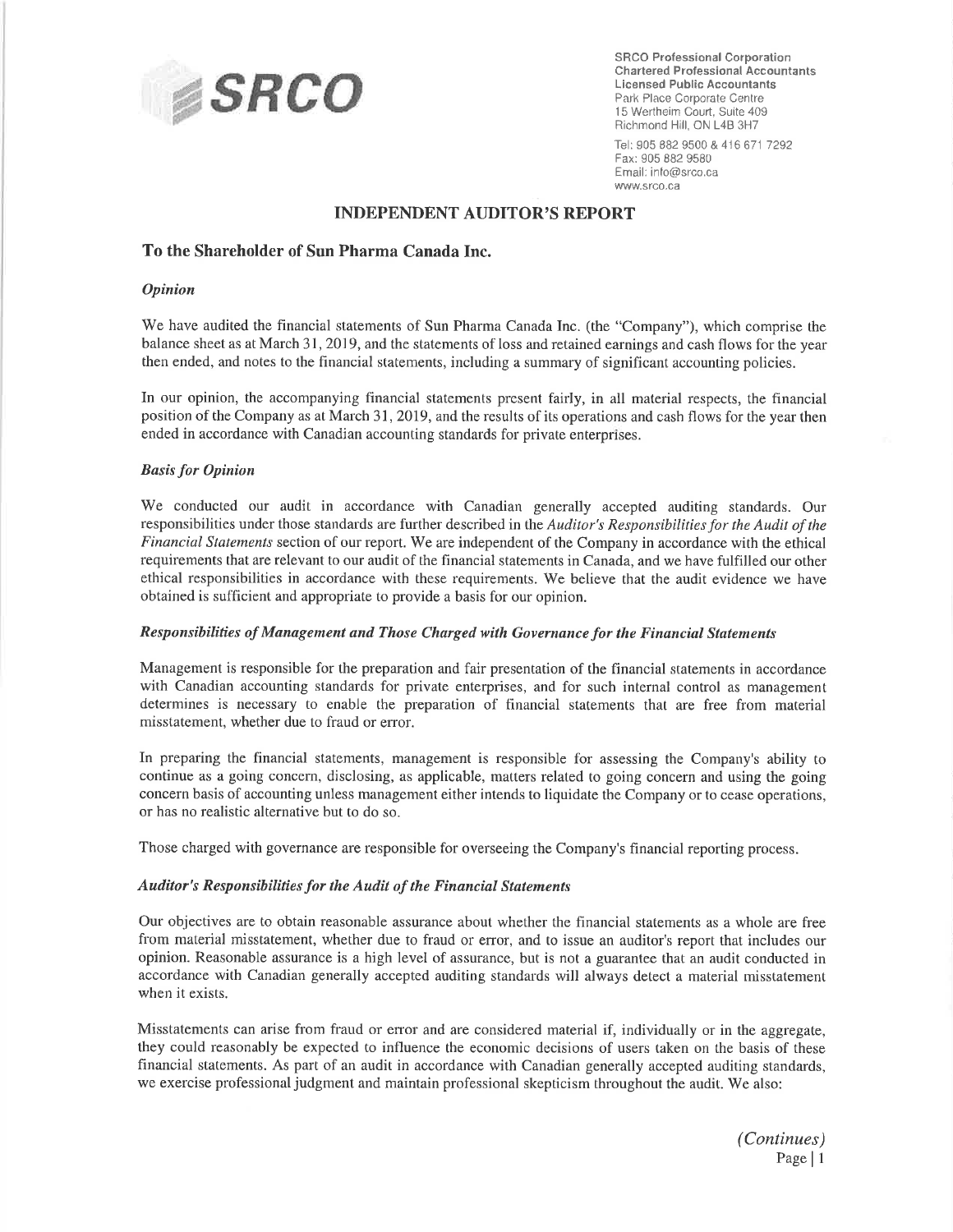

## Independent Auditor's Report to the Shareholder of Sun Pharma Canada Inc. (continued)

- i. Identify and assess the risks of material misstatement of the financial statements, whethet due to fraud or error, design and perform audit procedures responsive to those risks, and obtain audit evidence that is sufficient and appropriate to provide a basis for our opinion. The risk of not detecting a material misstatement resulting from fraud is higher than for one resulting from error, as fraud may involve collusion, forgery, intentional omissions, misrepresentations, or the override of internal control.
- ii. Obtain an understanding of internal control relevant to the audit in order to design audit procedures that are appropriate in the circumstances, but not for the purpose of expressing an opinion on the effectiveness of the Company's internal control.
- iii. Evaluate the appropriateness of accounting policies used and the reasonableness of accounting estimates and related disclosures made by management.
- iv. Conclude on the appropriateness of management's use of the going concern basis of accounting and, based on the audit evidence obtained, whethet a material uncertainty exists related to events or conditions that may cast significant doubt on the Company's ability to continue as a going concern. If we conclude that <sup>a</sup> material uncertainty exists, we are required to draw attention in our auditor's report to the related disclosures in the financial statements or, if such disclosures are inadequate, to modify our opinion. Our conclusions ate based on the audit evidence obtained up to the date of our auditor's report. However, future events or conditions may cause the Company to cease to continue as a going concern.
- Evaluate the overall presentation, structure and content of the financial statements, including the disclosures, and whether the financial statements represent the underlying transactions and events in a manner that achieves fair presentation.

We communicate with those charged with governance regarding, among other matters, the planned scope and timing of the audit and significant audit findings, including any significant deficiencies in internal control that we identify during our audit.

SRCO Professional Corporation

CHARTERED PROFESSIONAL ACCOUNTANTS Authorized to practise public accounting by the Chartered Professional Accountants of Ontario

Richmond Hill, Ontario April 18,2019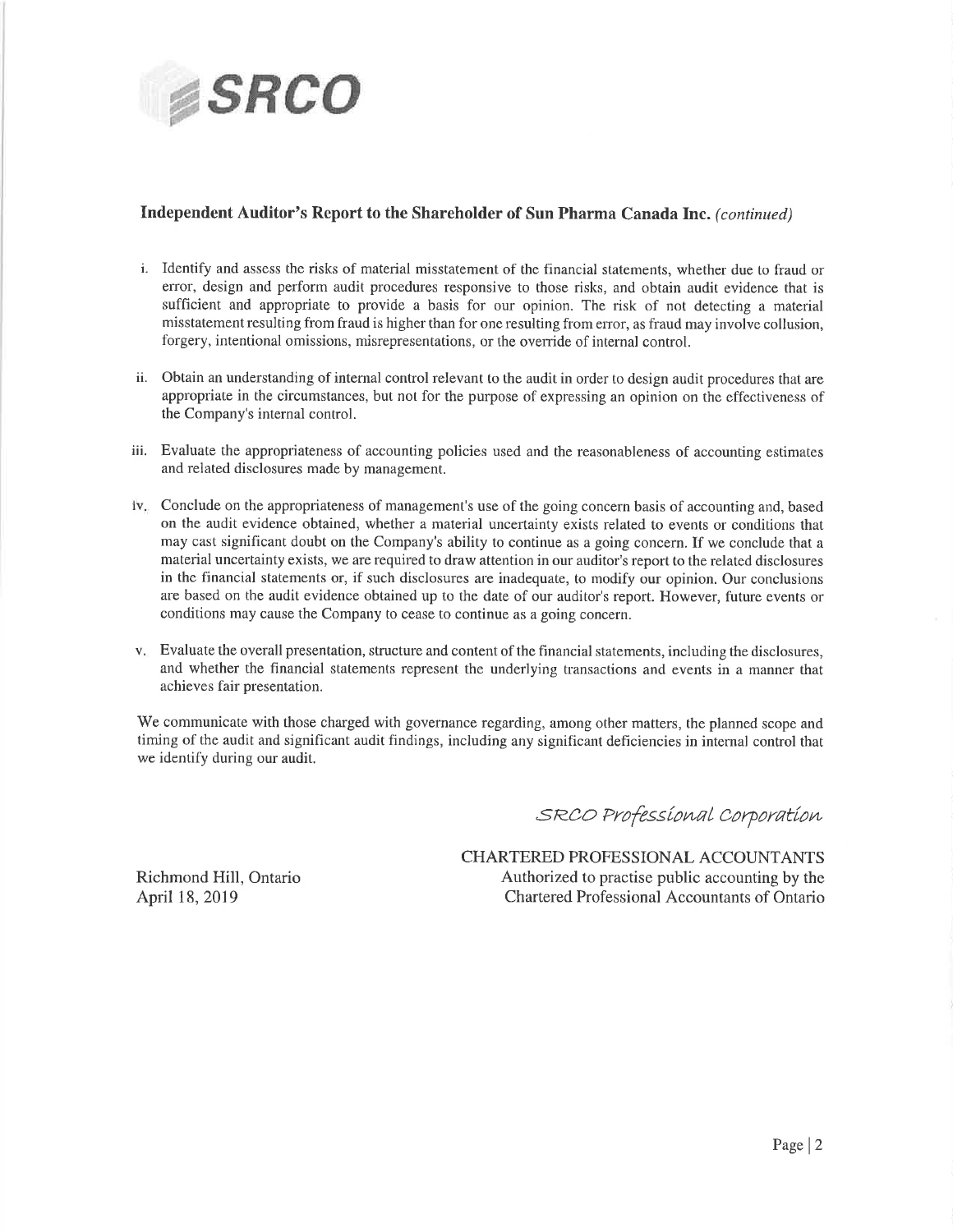# BALANCE SHEET

As at March 31,2019

|                                                    | 2019       | 2018       |
|----------------------------------------------------|------------|------------|
|                                                    | \$         | \$         |
| <b>ASSETS</b>                                      |            |            |
| <b>CURRENT</b>                                     |            |            |
| Cash                                               | 12,633,389 | 4,812,335  |
| Accounts receivable - trade, no allowance (Note 7) | 2,734,015  | 4,384,138  |
| Inventories (Note 3)                               | 4,201,890  | 7,961,987  |
| Prepaid expenses and deposits                      |            | 63,796     |
| Government remittances receivable                  | 101,529    | 213,372    |
|                                                    | 19,670,823 | 17,435,628 |
| PROPERTY AND EQUIPMENT (Note 4)                    |            | 3,882      |
|                                                    | 19,670,823 | 17,439,510 |
| <b>LIABILITIES AND SHAREHOLDER'S EQUITY</b>        |            |            |
| <b>CURRENT</b>                                     |            |            |
| Accounts payable and accrued liabilities (Note 7)  | 14,775,629 | 11,913,185 |
| <b>Shareholder's Equity</b>                        |            |            |
| Share capital (Note 5)                             | 2,250,100  | 2,250,100  |
| Retained earnings                                  | 2,645,094  | 3,276,225  |
|                                                    | 4,895,194  | 5,526,325  |
|                                                    |            |            |

See accompanying notes

On behalf of the Board:

**Director** 

 $$S RCO$ 

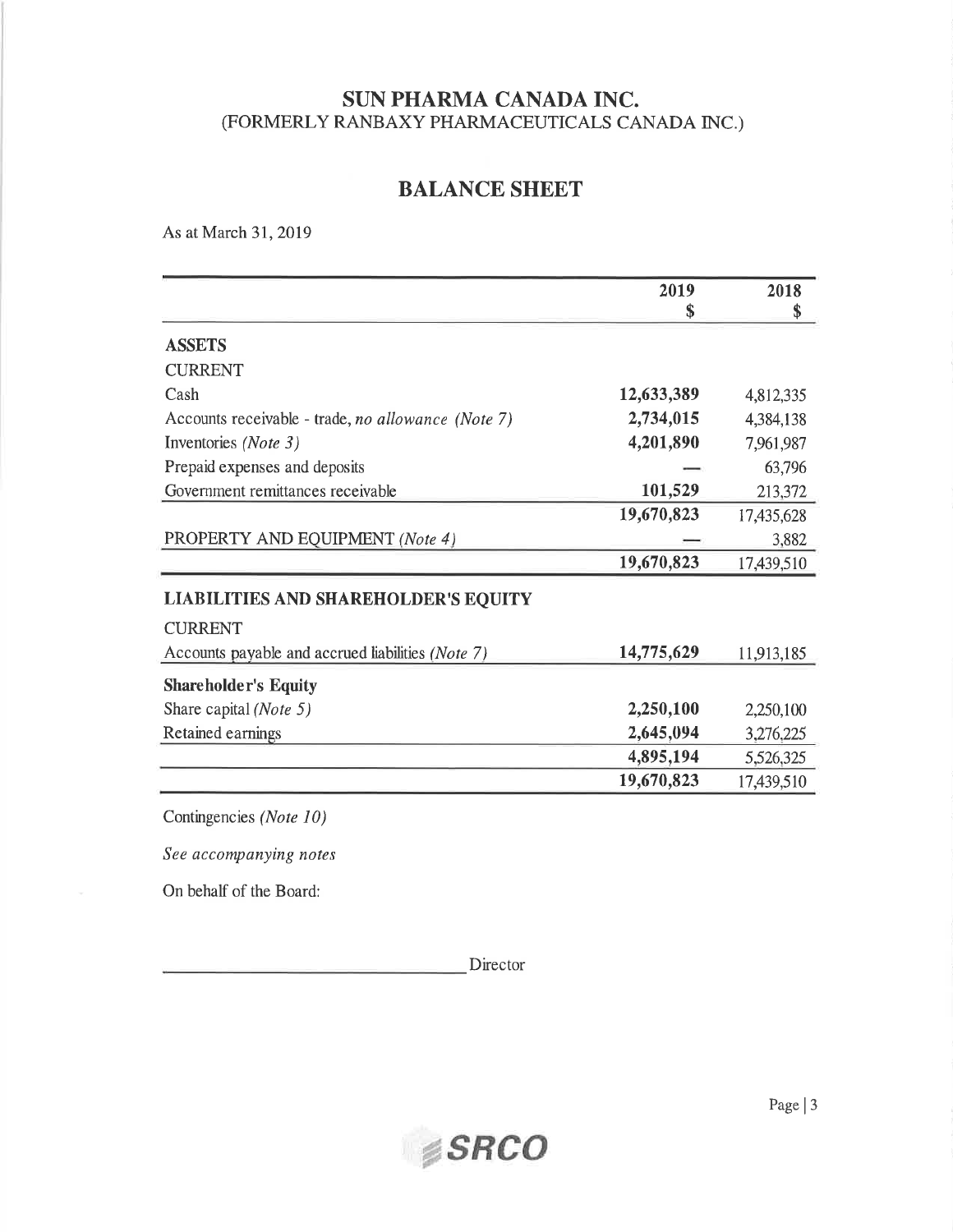# STATEMENT OF LOSS AND RETAINED EARNINGS

For the year ended March 3I,2019

|                                                     | 2019       | 2018        |
|-----------------------------------------------------|------------|-------------|
|                                                     | \$         | \$          |
| <b>REVENUE</b>                                      |            |             |
| Product sales (Note 7)                              | 40,766,945 | 23,462,863  |
| Cost of sales (Note 7)                              | 35,017,061 | 17,027,593  |
| <b>GROSS PROFIT</b>                                 | 5,749,884  | 6,435,270   |
| <b>EXPENSES</b>                                     |            |             |
| Selling, general and administrative (Notes 6 and 7) | 6,416,340  | 7,870,449   |
| Interest and bank charges                           | 10,992     | 5,821       |
| Interest income                                     | (113, 440) | (85,692)    |
| Foreign exchange loss (gain)                        | 63,241     | (45,513)    |
| Amortization                                        | 3,882      | 13,786      |
|                                                     | 6,381,015  | 7,758,851   |
| <b>LOSS BEFORE INCOME TAXES</b>                     | (631, 131) | (1,323,581) |
| <b>INCOME TAXES</b>                                 |            |             |
| Current (Note 8)                                    |            |             |
| Future (Note 8)                                     |            |             |
|                                                     |            |             |
| <b>NET LOSS</b>                                     | (631, 131) | (1,323,581) |
| <b>RETAINED EARNINGS - BEGINNING OF YEAR</b>        | 3,276,225  | 4,599,806   |
| <b>RETAINED EARNINGS - END OF YEAR</b>              | 2,645,094  | 3,276,225   |

" snco

See accompanying notes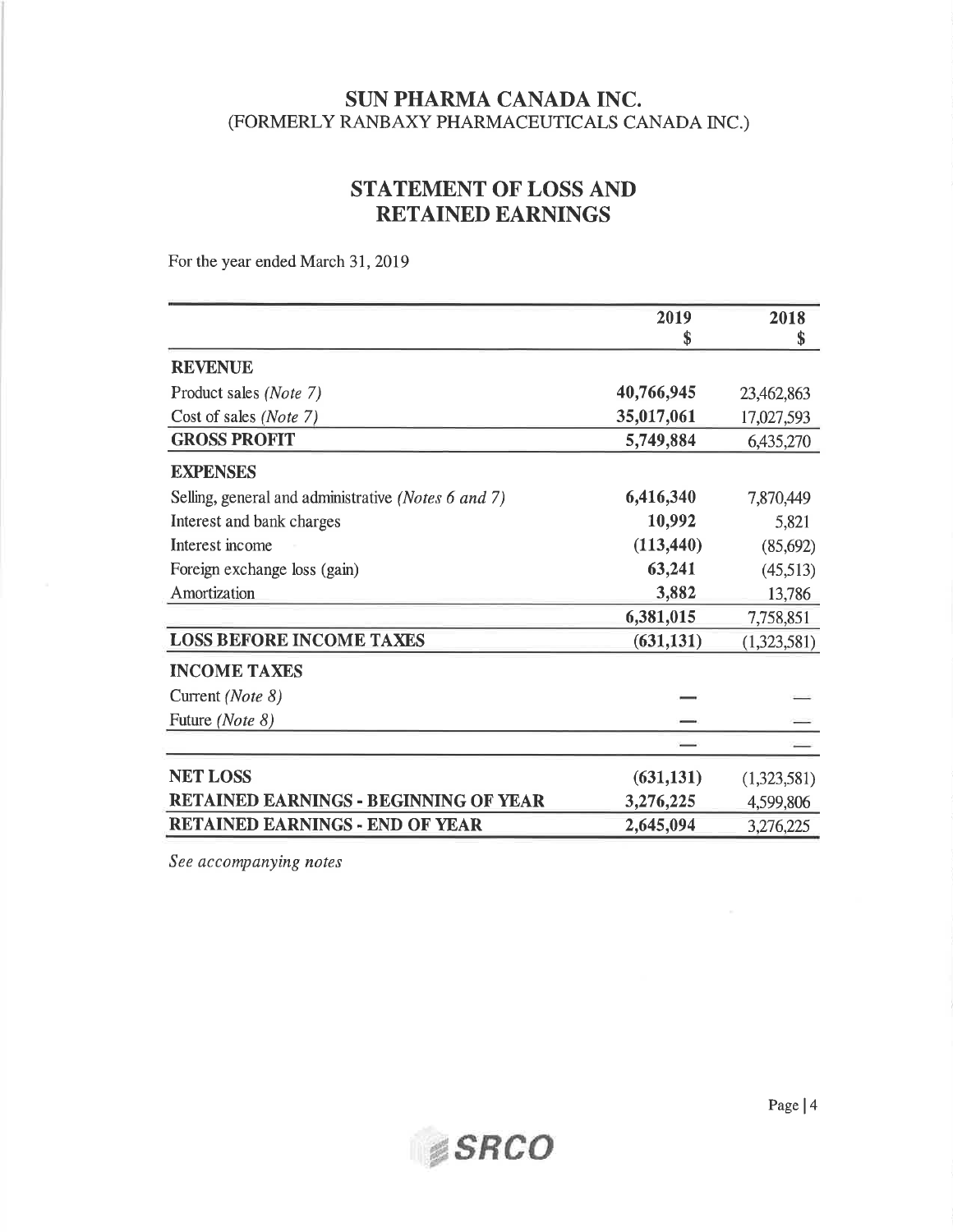# STATEMENT OF CASH FLOWS

For the year ended March 31,2019

|                                                         | 2019       | 2018        |
|---------------------------------------------------------|------------|-------------|
|                                                         | \$         | \$          |
| <b>OPERATING ACTIVITIES</b>                             |            |             |
| Net loss                                                | (631, 131) | (1,323,581) |
| Items not affecting cash:                               |            |             |
| Amortization                                            | 3,882      | 13,786      |
|                                                         | (627, 249) | (1,309,795) |
| Changes in non-cash working capital balances related to |            |             |
| operations:                                             |            |             |
| Accounts receivable                                     | 1,650,123  | 159,799     |
| Government remittances receivable                       | 111,843    | 352,657     |
| Inventories                                             | 3,760,097  | 2,826,961   |
| Prepaid expenses and deposits                           | 63,796     | 314,001     |
| Accounts payable and accrued liabilities                | 2,862,444  | (795, 549)  |
| Cash flow provided by operating activities              | 7,821,054  | 1,548,074   |
|                                                         |            |             |
| <b>INCREASE IN CASH</b>                                 | 7,821,054  | 1,548,074   |
| <b>CASH - BEGINNING OF YEAR</b>                         | 4,812,335  | 3,264,261   |
| <b>CASH - END OF YEAR</b>                               | 12,633,389 | 4,812,335   |

See accompanying notes

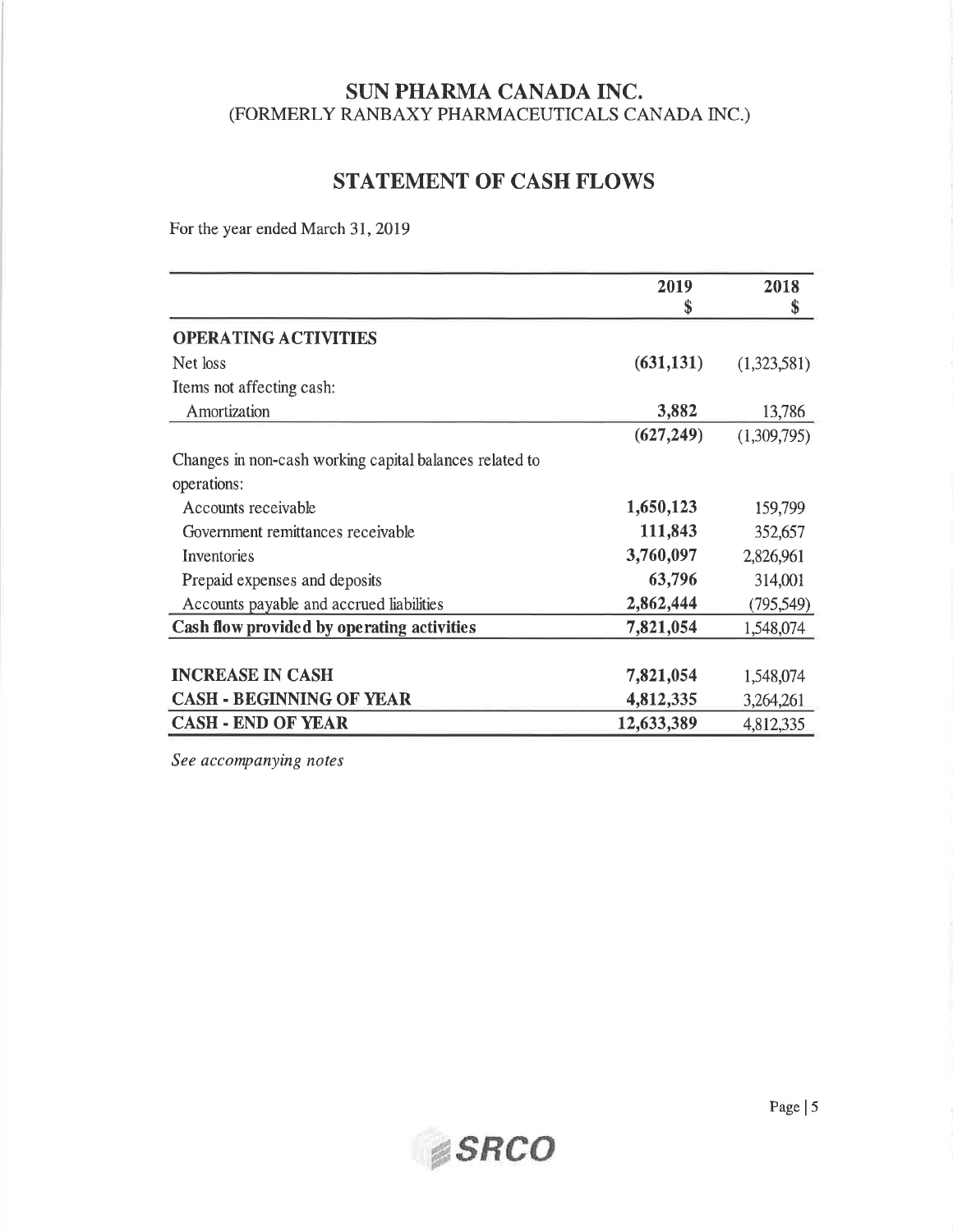# NOTES TO FINANCIAL STATEMENTS

#### March 31,2019

## 1. DESCRIPTION OF BUSINESS

Ranbaxy Pharmaceuticals Canada Inc. was incorporated under the laws of the Province of Ontario on December 12,2002. On September 14,2018, Ranbaxy Pharmaceuticals Canada Inc. changed its name to Sun Pharma Canada Inc. (the "Company"). Its ultimate parent company is Sun Pharmaceutical Industries (the "Parent"). The Company's main activity is marketing and distribution of pharmaceutical products.

## 2. SUMMARY OF' SIGNIFICANT ACCOUNTING POLICIES

These financial statements have been prepared in accordance with Canadian accounting standards for private enterprises and include the following significant accounting policies:

### Cash

Cash includes cash on hand and balances held in a financial institution.

## Revenue recognition

Revenue from the product sales is recognized when significant risk and rewards in respect to ownership of the products have been passed to the customer, and when the following criteria have been met:

- persuasive evidence of an arrangement exists;
- $\bullet$  there are no significant obligations remaining;
- the price is fixed and determinable; and
- collectability is reasonably assured

Revenue from product sales is recognized net of provisions for estimated discounts, returns, rebates and chargebacks offered to wholesale customers.

#### Inventories

Inventories, comprising of finished goods, are measured at the lower of cost and net realizable value. Cost is determined on a moving average basis. The cost of inventories includes freight and any other directly attributable costs. Net realizable value is determined on a basis of estimated selling prices, less costs necessary to make the sale. When circumstances which previously caused inventories to be written down below cost no longer exist, the previous impairment is reversed.

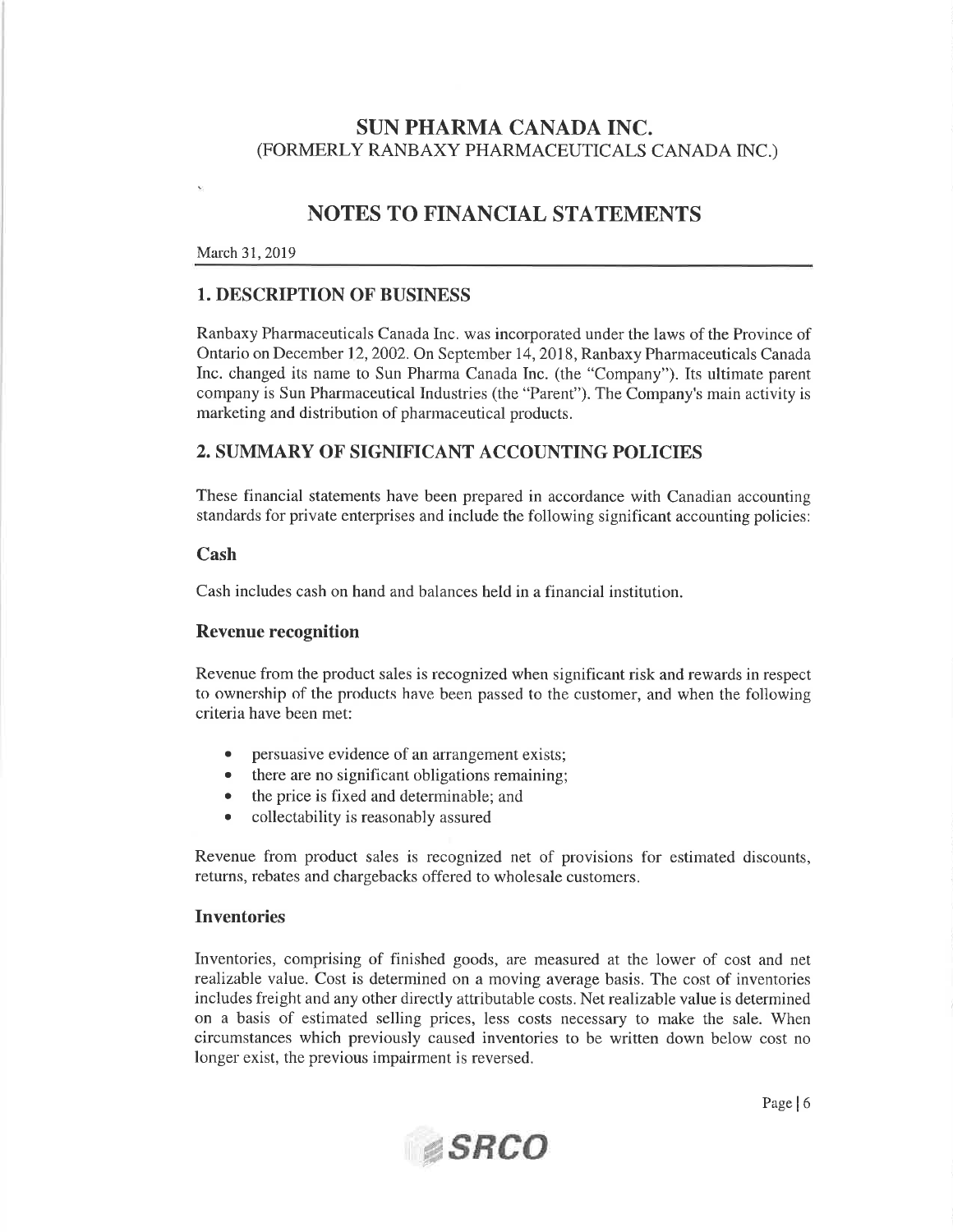# NOTES TO FINANCIAL STATEMENTS

#### March 31,2019

## 2. SUMMARY OF SIGNIFICANT ACCOUNTING POLICIES (continued)

## Property and equipment

Property and equipment are stated at cost less accumulated amortization. Property and equipment are amortized over their estimated useful lives at the following rate and method:

Office equipment 3-10 years Straight-line

## Impairment of long-lived assets

Long-lived assets consist of property and equipment. Long-lived assets held for use are measured and amortized as described in the applicable accounting policies.

The Company performs impairment testing on long-lived assets held for use whenever events or changes in circumstances indicate that the carrying amount of an asset, or group of assets, may not be recoverable. The carrying amount of a long-lived asset is not recoverable if the carrying amount exceeds the sum of the undiscounted future cash flows from its use and disposal. If the carrying amount is not recoverable, impairment is then measured as the amount by which the asset's carrying amount exceeds its fair value. Fair value is measured using prices for similar items. Any impairment is included in net loss for the year.

### Income taxes

The Company accounts for income taxes using the future income taxes method. Under this method, future income tax assets and liabilities are recorded based on temporary differences between the carrying amount of balance sheet items and their corresponding tax bases. In addition, the future benefits of income tax assets, including unused tax losses, are recognized, subject to a valuation allowance, to the extent that it is more likely than not that such future benefits will ultimately be realized. Future income tax assets and liabilities are measured using substantively enacted tax rates and laws expected to apply when the tax liabilities or assets are to be either settled or realized.

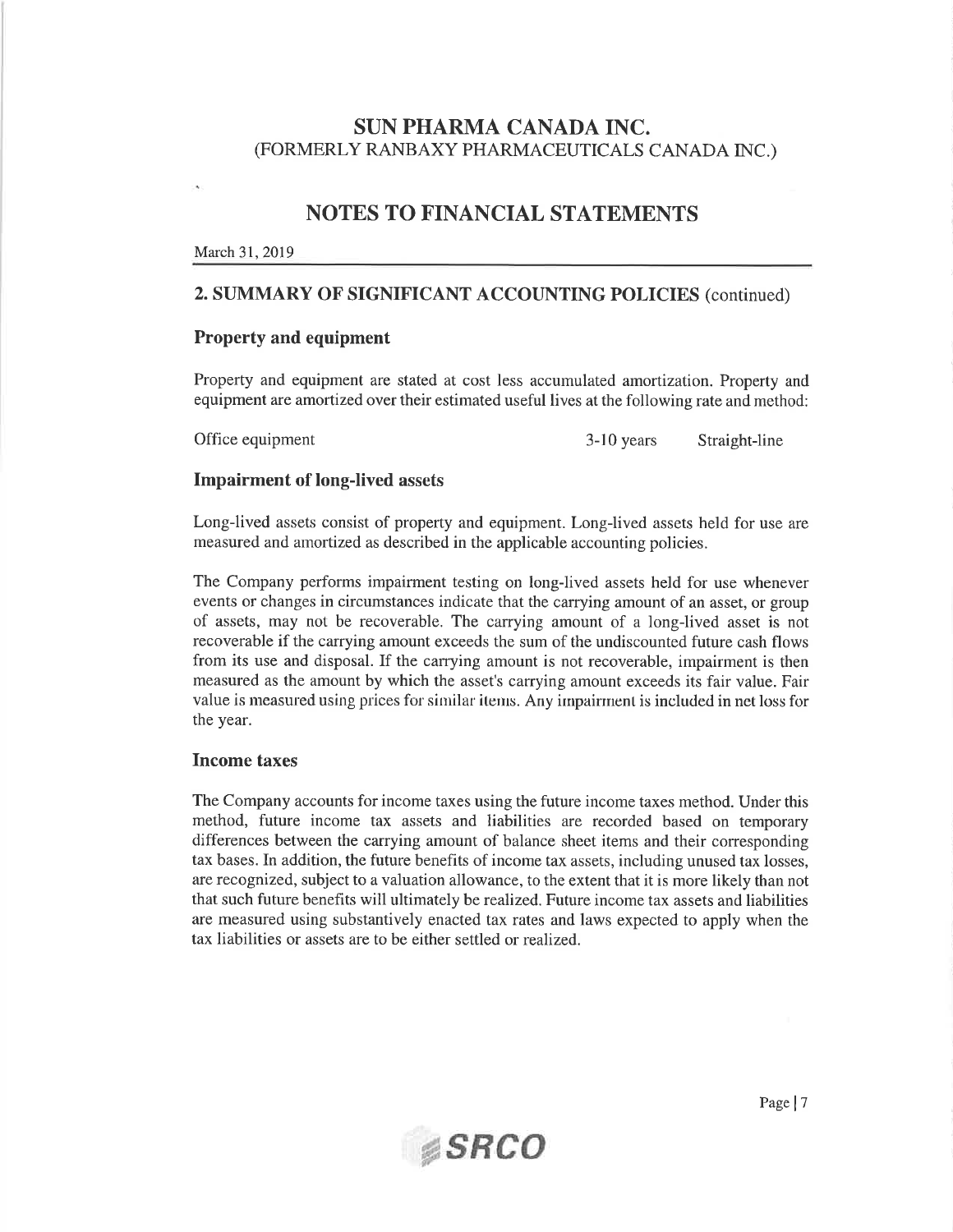# NOTES TO FINANCIAL STATEMENTS

#### March 31, 2019

## 2. SUMMARY OF SIGNIFICANT ACCOUNTING POLICIES (continued)

### Foreign currency translation

These financial statements have been presented in Canadian dollars, the Company's functional currency.

Transaction amounts denominated in foreign currencies are translated into their Canadian dollar equivalents at exchange rates prevailing at the transaction dates. Carrying values of monetary assets and liabilities, which are denominated in foreign currencies, reflect the exchange rates at the balance sheet date. Gains and losses resulting from currency translation are included in the statement of loss.

## Use of estimates

The preparation of financial statements in conformity with Canadian accounting standards for private enterprises requires management to make estimates and assumptions that affect the reported amounts of assets and liabilities and disclosure of contingent assets and liabilities at the date of the financial statements, and the reported amounts of revenues and expenses during the year.

These estimates and assumptions are reviewed periodically, which include estimated useful lives of property and equipment, allowance for doubtful accounts, provisions for inventory obsolescence, valuation allowance for future tax benefits and accruals, and as adjustments become necessary they are reported in net loss in the year in which they become known. Actual results may vary from the current estimates.

## Financial instruments

The Company initially measures all its financial assets and liabilities at fair value, except for ceftain related party transactions that are measured at the carrying amount or exchange amount, as appropriate.

The Company subsequently measures all its financial assets and financial liabilities at cost or amortized cost.

Financial assets measured at cost or amortized cost includes cash and accounts receivable

Financial liabilities measured at cost or amortized cost includes accounts payable and accrued liabilities.

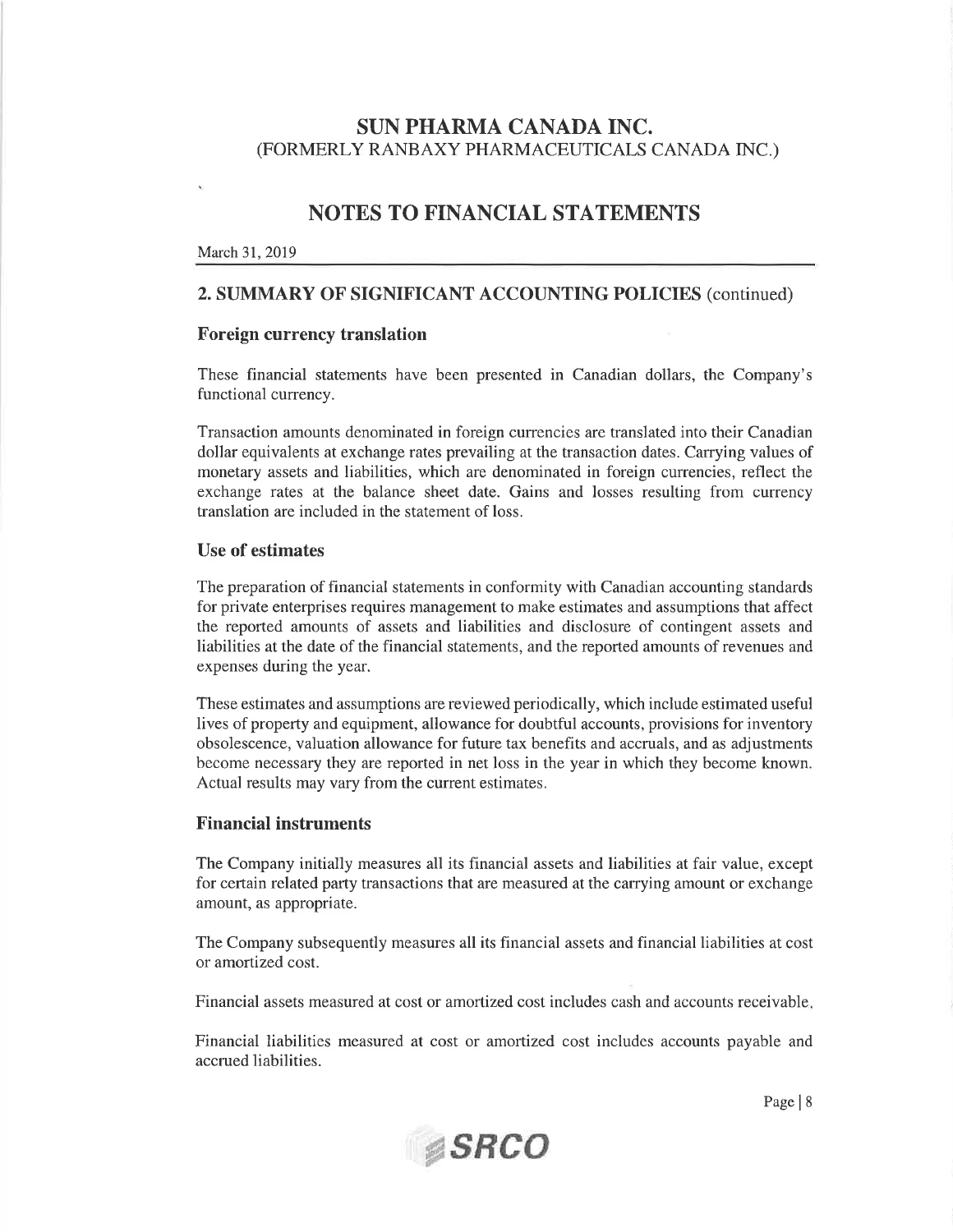## NOTES TO FINANCIAL STATEMENTS

March 31, 2019

## 2. SUMMARY OF SIGNIFICANT ACCOUNTING POLICIES (continued)

## **Impairment of financial instruments**

Financial assets measured at cost or amortized cost are tested for impairment when there are indicators of impairment. The amount of write-down is recognized in net loss. A previously recognized impairment loss may be reversed to the extent of improvement, directly or by adjusting the allowance account, provided it is no greater than the amount that would have been reported at the date of the reversal had the impairment not been recognized previously. The amount of the reversal is recognized in net loss.

## 3.INVENTORIES

|                        | 2019        | 2018        |
|------------------------|-------------|-------------|
|                        |             | ¢           |
| Finished goods         | 8,543,722   | 11,123,346  |
| Inventory obsolescence | (4,341,832) | (3,161,359) |
|                        | 4,201,890   | 7,961,987   |

The cost of inventories recognized as an expense and included in the cost of sales was \$35,017,061 (2019 - 517,027,593).

### 4. PROPERTY AND EQUIPMENT

Property and equipment consist of the following.

|                  | <b>Cost</b> | <b>Accumulated</b><br>amortization | <b>2019 Net</b><br>book value | <b>2018 Net</b><br>book value |
|------------------|-------------|------------------------------------|-------------------------------|-------------------------------|
|                  |             |                                    |                               |                               |
| Office equipment | 481,585     | (481, 585)                         | $\overline{\phantom{a}}$      | 3,882                         |

 $$SRCO$ 

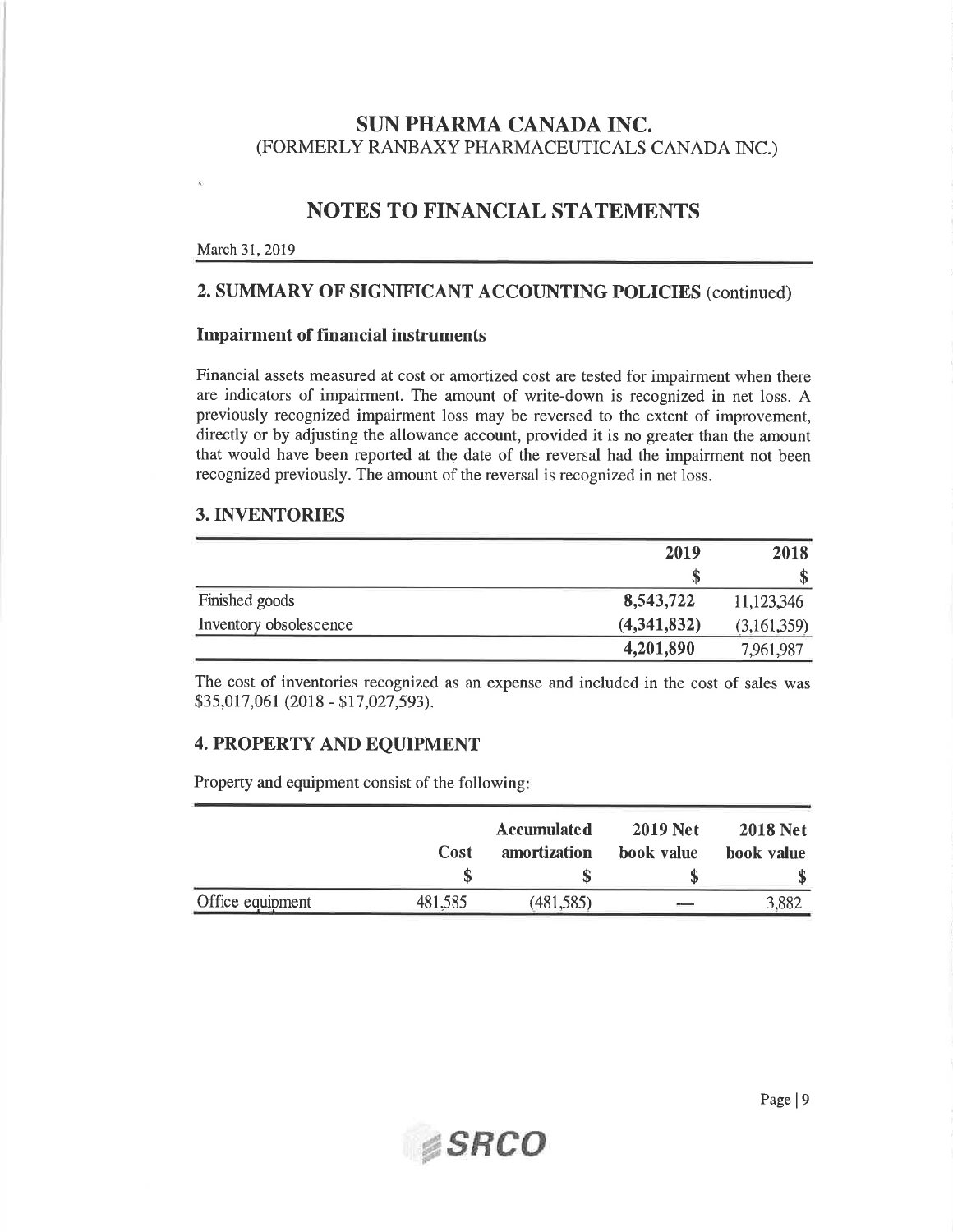# NOTES TO FINANCIAL STATEMENTS

#### March 3l,20l9

## 5. SHARE CAPITAL

Share capital consists of the following:

| \$        |           |
|-----------|-----------|
|           | \$        |
|           |           |
|           |           |
|           |           |
| 2,250,100 | 2,250,100 |
|           |           |

## 6. EMPLOYEE FUTURE BENEFITS

The Company participates in a registered savings plan covering substantially all eligible employees. The plan allows for employees to contribute up to 18% of their annual earnings to the plan subject to the statutory limits imposed by the tax authorities. The Company makes optional contributions of up to  $3\%$  of the annual earnings of the employees. The employees are fully vested immediately with their share of the Company's contributions.

Contributions expensed by the Company during the year were \$31,679 (2018 - \$32,661) and are included in selling, general and administrative expenses.

## 7. RELATED PARTY BALANES AND TRANSACTIONS

The following is a summary of the Company's related party balances and transactions. They are considered to be related party transactions since the Parent has the ability to exercise significant influence through its ownership of shares and presence on the board of directors.

Included in accounts receivable is \$nil (2018 - \$56,236) owing from the Parent Company and \$3,224,979 (2018 - \$544,546) owing from a subsidiary of the Parent.

Included in accounts payable is \$9,530,158 (2018 -\$1,709,554) owed to the Parent and \$3,098,713 (2018 - \$2,634,435) owed to subsidiaries of the Parent, respectively.

Included in cost of sales for the year are \$20,128,713 (2018 - \$8,795,376) of purchases from the Parent and \$801,583 (2018 - \$580,250) of purchases from a subsidiary of the Parent.

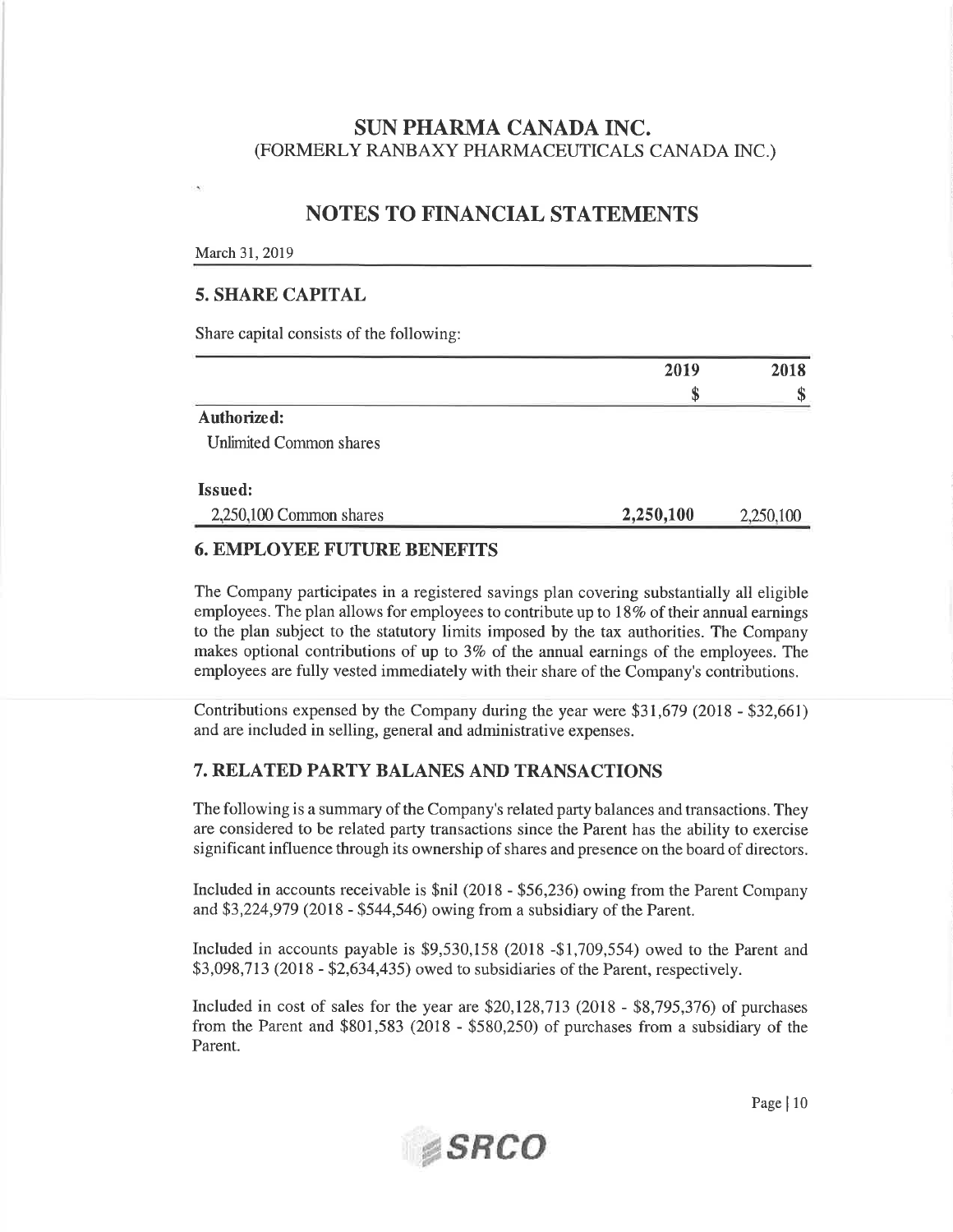# NOTES TO FINANCIAL STATEMENTS

#### March 31, 2019

## 7. RELATED PARTY TRANSACTIONS (continued)

Included in sales for the year are  $$28,389,494 (2018 - $1,301,648)$  in sales to a subsidiary of the Parent.

Included in selling, general and administrative expenses for the year are \$nil (2018 - \$15,016) in management and service fees paid to a subsidiary of the Parent.

Included in selling, general and administrative expenses for the current year are\$1,139,779  $(2018 - $3,575,957)$  in operational costs paid or payable to another subsidiary of the Parent.

These transactions were in the normal course of operations and measured at the exchange amount, which is the amount of consideration established and agreed to by the related parties.

### s.INCOME TAXES

Future income taxes represent the future income tax benefits of temporary differences between tax and accounting bases of assets and liabilities consisting of:

|                                    | 2019        | 2018        |
|------------------------------------|-------------|-------------|
|                                    | \$          | \$          |
| Future income taxes - current      |             |             |
| Provisions                         | 383,289     | 732,160     |
| Future income taxes - non-current  |             |             |
| Excess of carrying value over tax  |             |             |
| basis of property and equipment    | 11,756      | 14,244      |
| Non-capital losses carried forward | 2,057,740   | 1,544,476   |
|                                    | 2,069,496   | 1,558,720   |
| Future income tax benefits         | 2,452,785   | 2,290,880   |
| Valuation allowance                | (2,452,785) | (2,290,880) |
|                                    |             |             |

The effective income tax rate as a percentage of taxable income before income taxes is 26.5Vo (2018 - 26.5Vo).

 $\textcircled{\textit{sRCO}}$ 

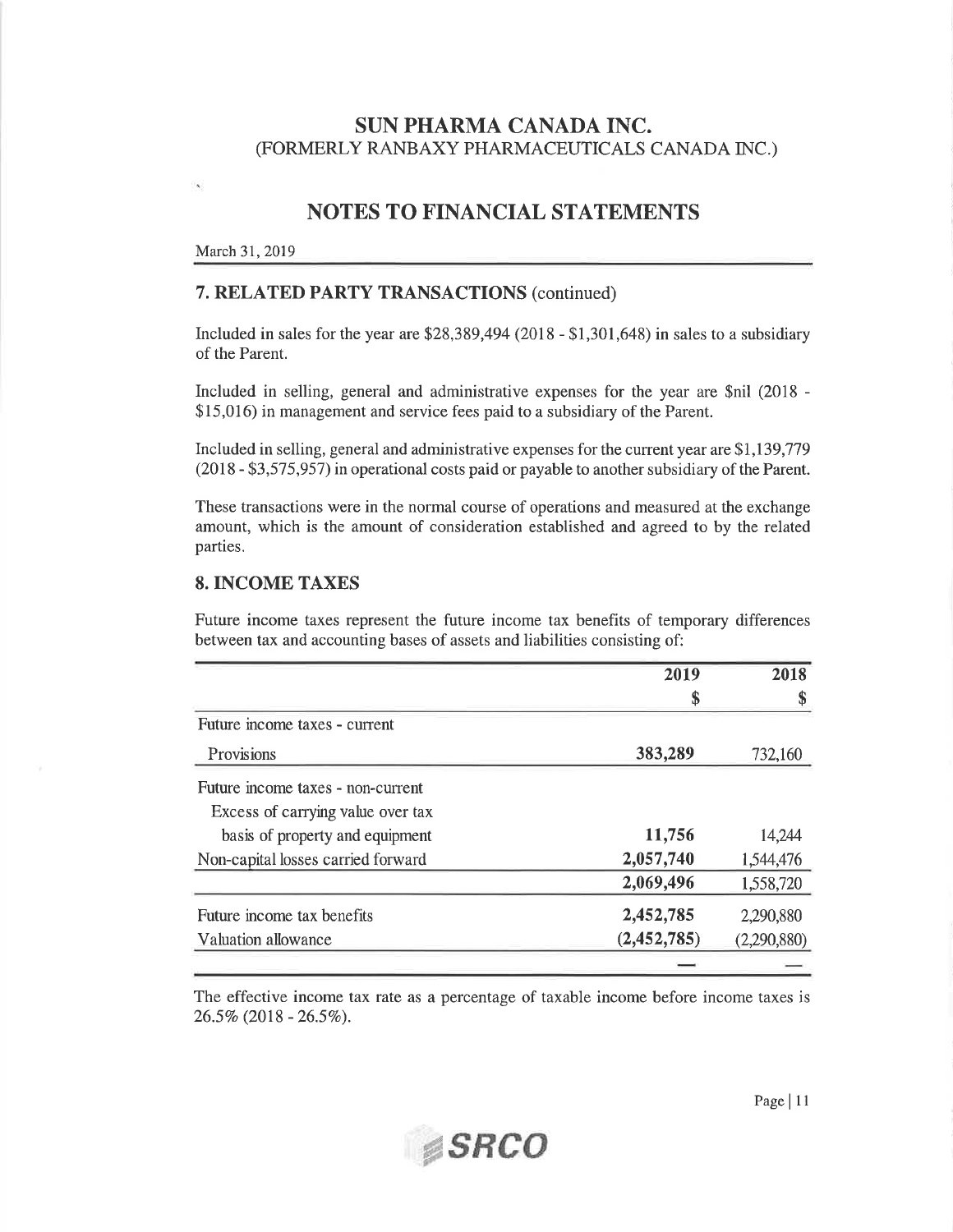## NOTES TO FINANCIAL STATEMENTS

#### March 31,2019

#### 8. INCOME TAXES (continued)

The Company has approximately \$7,765,056 (2018 - \$5,828,211) operating losses available to be carried forward to future years. The benefits of these losses will be recognized in the period in which realized due to uncertainty as to their realization. Accordingly, the Company has taken a full valuation allowance and has not recorded future tax asset as at March 31,2019.

## 9. ECONOMIC DEPENDENCE

At March 31,2018, two customers (2018 - three) accounted for approximately 82% (2018  $-76\%$ ) of accounts receivable and two customers (2018 - four) accounted for approximately 69% (2018 - 73%) of gross sales during the year then ended. One of the customers were a related party and resulted in  $57\%$  (2018 - nil) of total sales. The other customer is a warehouse distributor who sells to the ultimate customers.

Inventory purchases from related parties accounted for  $61\%$  (2018 - 55%) of the purchases for the year ended March 31, 2019. Approximately  $91\%$  (2018 - 36%) of accounts payable at year end are owing to the Parent company and their commonly controlled subsidiaries. The Company's operations depend on purchases from various related parties.

## 10. CONTINGENCIES

The Company, along with other related pafties, has been named as defendant in two separate product-related class action lawsuits. These lawsuits remain at an early stage, and as litigation is subject to many uncertainties, it is not possible to predict the ultimate outcome of these lawsuits or to estimate the amount of loss, if any. Therefore no provision has been recognized in the financial statements.

## 11. FINANCIAL INSTRUMENTS

The Company is exposed to various risks through its financial instruments. The following analysis provides a measure of the Company's risk exposure and concentrations at the balance sheet date, March 3l,2019.

sRco

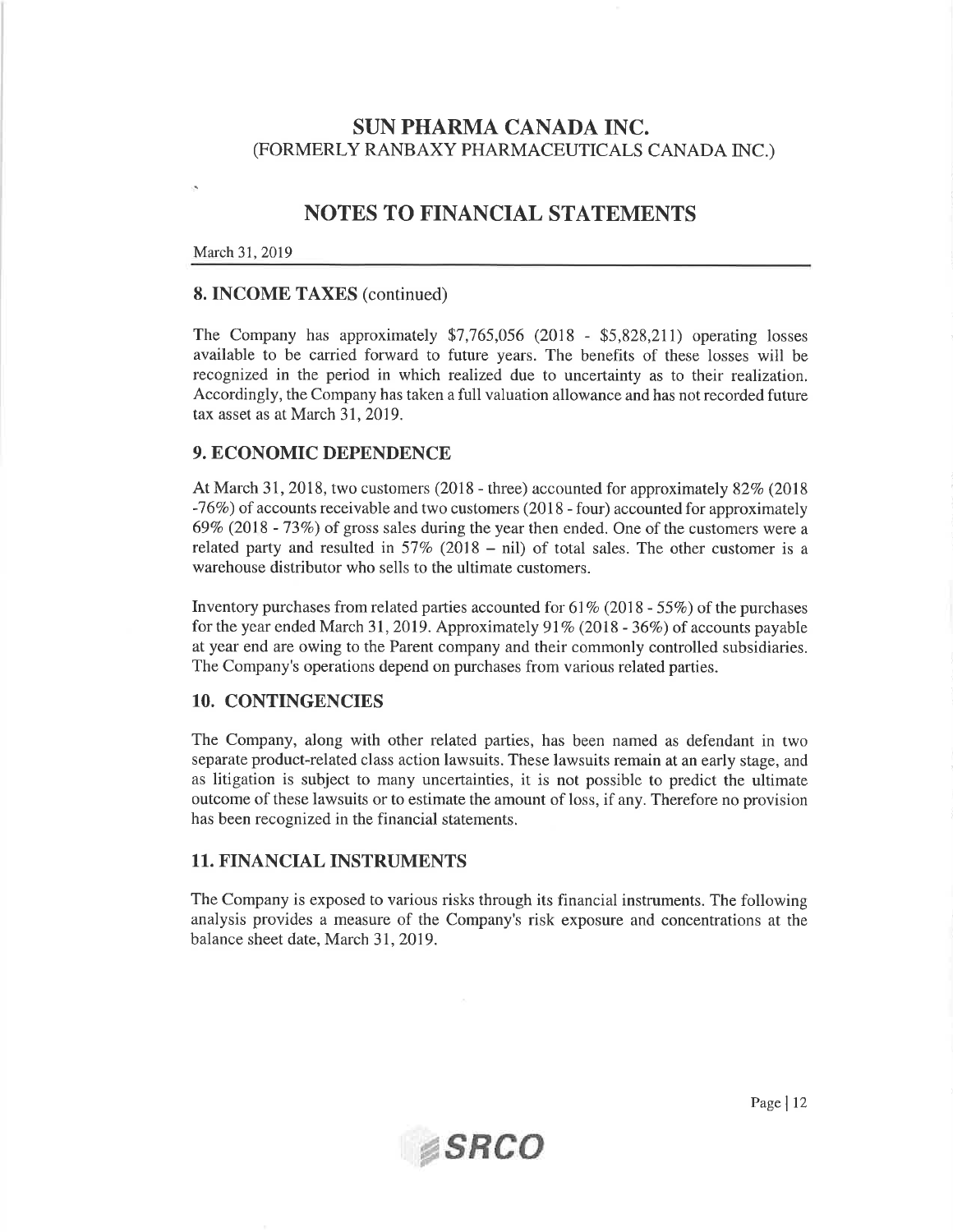## NOTES TO FINANCIAL STATEMENTS

#### March 31,2019

## 11. FINANCIAL INSTRUMENTS (continued)

#### Credit risk

Credit risk is the risk that a counter party will fail to perform its obligations. The Company's main credit risks relate to its accounts receivable and cash balances. The Company provides credit to its clients in the normal course of its operations. During the year ended March 31 , 2019, two customers (2018 - four) accounted for  $69\%$  (2018 - 73%) of revenues from operations and two customers (2018 - three) accounted for  $82\%$  (2018 - 76%) of the accounts receivable as at that date. Credit risk is minimized by customers limited to being large and reputed wholesalers and related parties. The Company believes that there is no unusual exposure associated with the collection of these receivables. The Company performs regular credit assessments of its customers and limits credit extended when deemed necessary. The Company manages the credit risk from its cash balances by maintaining its accounts with credit worthy and highly reputable financial institutions.

#### Currency risk

Currency risk is the risk that the fair value or future cash flows of a financial instrument will fluctuate because of changes in foreign exchange rates. The Company enters into purchase transactions denominated in Indian Rupees (NR) and United States Dollars (USD) currencies for which the related expense and accounts payable balances are subject to exchange rate fluctuations. The Company does not use derivative instruments to reduce its exposure to foreign currency risk.

Cash and accounts payable held in United States dollars as at year end are as follows

|                         | 2019                     |           |
|-------------------------|--------------------------|-----------|
|                         | ۱D                       |           |
| Cash                    | 704,666                  | 1,298,036 |
| <b>Accounts Payable</b> | $\overline{\phantom{0}}$ | 1,780,397 |

Related expenses held in United Stated dollars as at the year end are as follows:

|                 |         | 2019<br>2018 |  |
|-----------------|---------|--------------|--|
|                 | ۸D      | œ<br>۱D      |  |
| Purchases       | 801,583 | 580,250      |  |
| Management fees | $-1$    | 15,016       |  |